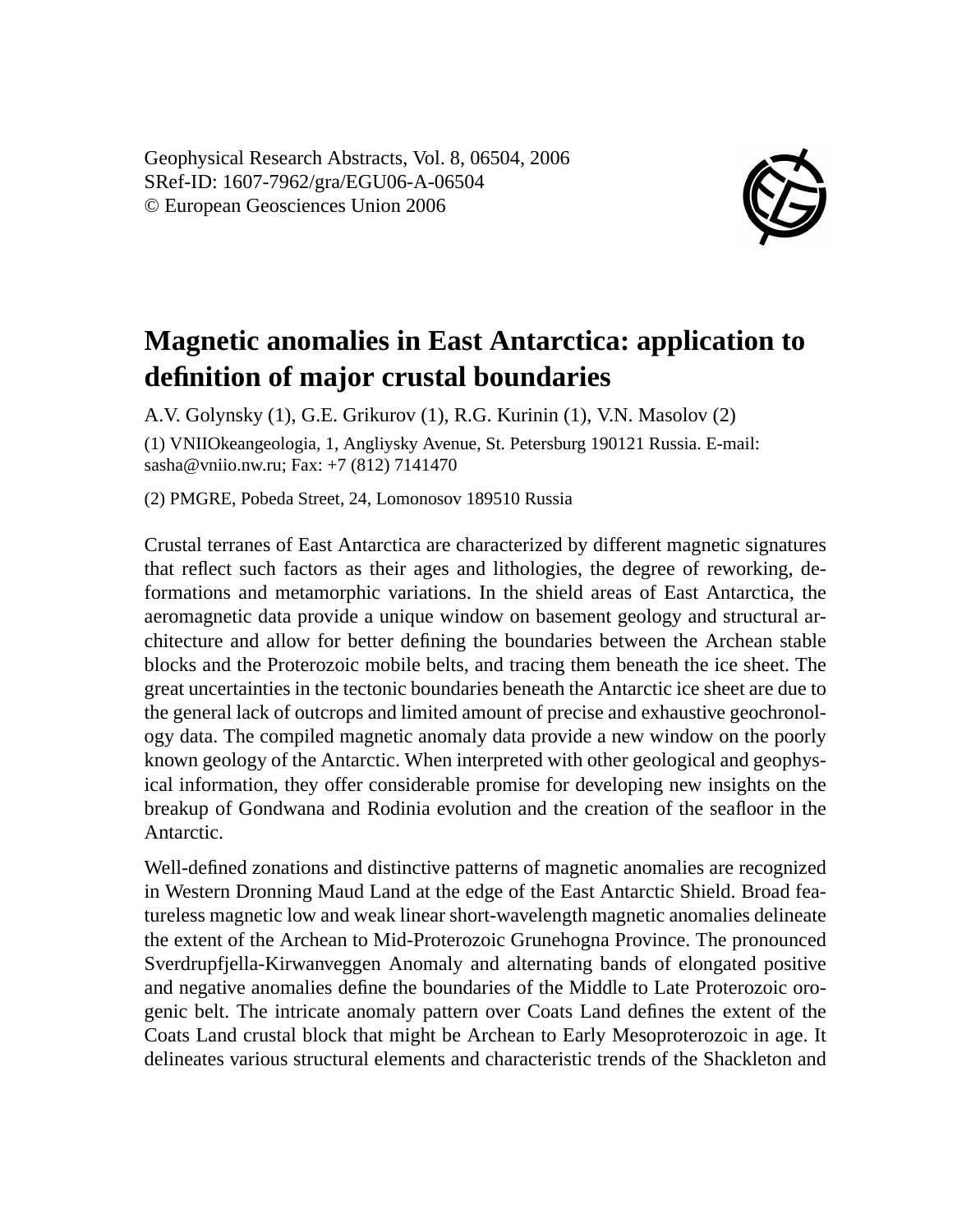the Argentina Ranges that are largely composed of high-grade metamorphic basement rocks.

In Enderby Land, a roughly oval belt of mostly positive anomalies differentiates the Archean Napier Terrane from the negative magnetic effects of the Mesoproterozoic Rayner Terrane to the south. The boundary between the Rayner Terrane and the neighboring Lützow-Holm Bay Terrane to the west is clearly identified by a 350-nT anomaly and the difference in the anomaly trends on either side of this anomaly. The elongated, fragmented magnetic highs and intervening lows of the Lützow-Holm Bay Terrane are associated with rocks metamorphosed under granulite facies conditions.

The detailed aeromagnetic data of the Prince Charles Mountains and surrounding areas provide a rather complex but surprisingly coherent image for studying the geology and tectonic history of this region. Several distinct structural units may be differentiated in the magnetic anomaly data. The intense short-wavelength, high-amplitude positive anomalies that extend around the Vestfold Hills are presumably associated with high-grade metamorphic Late Archean craton. The northern Prince Charles Mountains display a predominantly northeasterly trending magnetic fabric that continues to the eastern shoulder of the Lambert Rift. The negative and positive anomalies largely reflect Athos supracrustals and Porthos orthogneisses, respectively, related to the Proterozoic charnockite-granulite terrane of the Beaver Terrane. Elongate and moderate magnetic banding appears to characterize the Late Proterozoic rocks of the Fisher sub-terrane. The prominent alternating system of linear NE-SW positive and negative anomalies over the eastern shoulder of the Lambert Rift may reflect the western boundary of the newly discovered Princess Elizabeth Land cratonic block like those observed in the Vestfold Hills block and the Ruker Terrane. Metamorphic rocks of the Archean Ruker Terrane are mainly associated with low-amplitude anomalies. These cratons potentially belong to a single stable proto-craton of Archaean to Paleoproterozoic age. The aeromagnetic data clearly indicate no obvious link of the Pan-African mobile belt in Prydz Bay with Lützow-Holm Bay, and provide no evidence that it extends inland towards the Mawson Escarpment or Grove Mountains. The aeromagnetic patterns distinctly evident for the Cambrian belts within the Prydz Bay and southern Prince Charles Mountains lack evidence for their possible continuations to support the recent suggestion that East Gondwana may be divided into Indo-Antarctic and Australo-Antarctic sectors.

The compiled map offers a powerful new interpretation tool for extending our knowledge about Gondwana and its evolution. For example, the southern margin of the Dharwar Craton in India makes a convincing fit with the margin of the Napier Complex in Enderby Land. Correlative magnetic anomalies are common between southwestern Australian and East Antarctic blocks that were adjacent to each other in conven